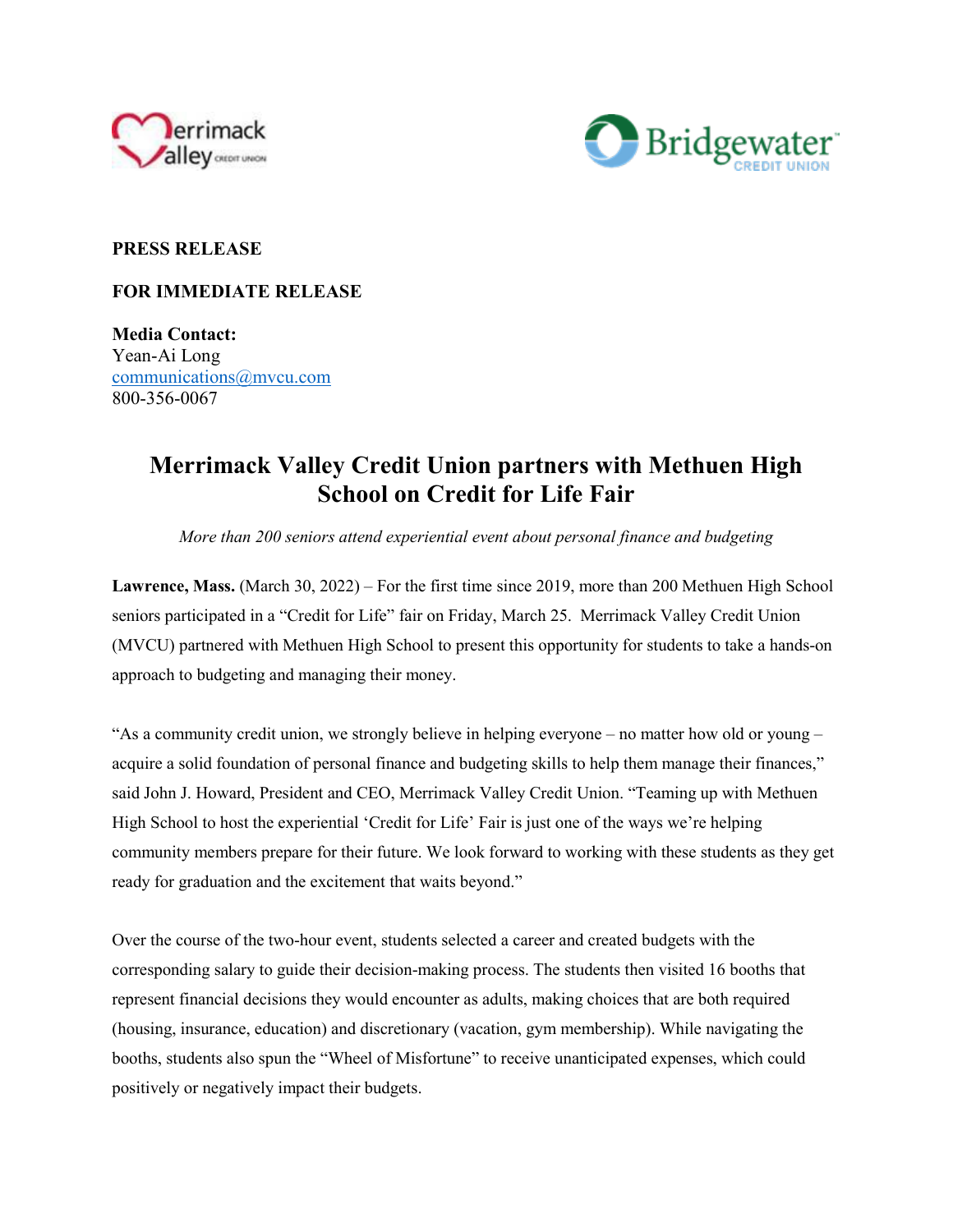Once students visited all 16 booths and made their financial decisions, whether they stayed within that budget or not, they met with credit counselors individually to discuss financial choices and results. Knowing financial decisions and security can impact all aspects of an individual's life, counselors reviewed each student's budget and provided feedback on making more informed financial decisions.

The partnership between MVCU and MHS began with the inaugural fair in 2018, and followed with a second event in 2019. The annual event was put on hold during the pandemic in 2020 and 2021. The inperson event in 2022 allowed for more than 50 local professional and community members to have faceto-face conversations about the impact that personal decisions can have on a budget.

## **About Merrimack Valley Credit Union**

Merrimack Valley Credit Union (MVCU) is a state-chartered community credit union with \$1.27 billion in assets. MVCU serves anyone who lives, works, volunteers, or attends school in 11 counties across Massachusetts, New Hampshire, and Rhode Island. MVCU offers a wide range of savings and loan products to meet the financial needs of its members, and has 10 branch locations in Bridgewater, Fairhaven, Haverhill, Lawrence, Methuen, North Andover, Plymouth, and Quincy, Mass., and Plaistow and Seabrook, N.H.

# # #